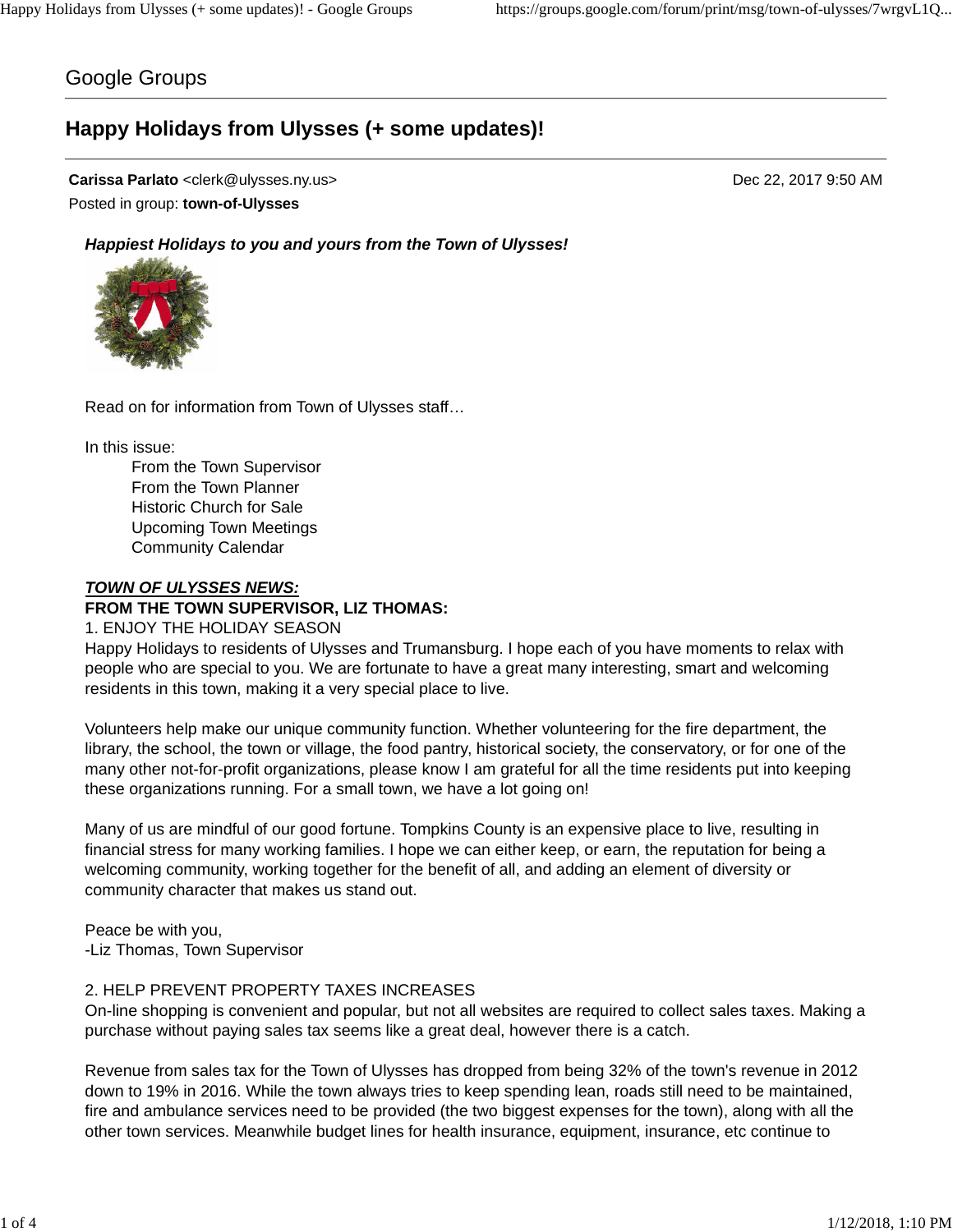increase, and state aid has decreased as a percentage of the budget from a whopping 6.3% in 2013 to 4% in 2016.

The town has other minor sources of income and continues to be able to fund many projects through grant money, but the budget projection for 2018 is that 44% of income will come from property taxes. As sales taxes go down, property taxes make up the deficit affecting both land owners and renters.

#### Just one more reason to buy local!

#### 3. WANT TO PLACE A SIGN? MAKE SURE YOU HAVE PERMISSION.

In this country, we are fortunate to be able to speak out about our governments, whether federal, state or local. Being able to urge open and transparent government actions, along with having a free and strong media, are pillars of our democracy.

Yard signs are certainly an allowed part of free speech in the Town of Ulysses, as long as the person placing the sign has it in front of their own house or land. A sign may also be placed on land owned by someone else if the landowner has given permission. Over the years, this rule of thumb (and law) has become ignored by residents more and more. As a reminder, signs are not allowed in public right-of-ways, so for example, signs are not allowed in Department of Transportation (DoT) turnoffs since the DoT does not give permission for signs on their land, other than traffic directional signs.

The state also has rules on how far off the road signs can be. This is more difficult to determine since the rights-of-way differ on roads, but in general the standard is that signs should not be placed within 35 feet of the center line on NYS roads, and 25 feet for town roads.

So, when placing signs along roadways for others, make sure to ask permission. For more information about sign requirements, see the Town Zoning or contact the Town Planner, Darby Kiley.

#### 4. WHY DID PRI (PALEONTOLOGICAL RESEARCH INSTITUTE) DECIDE TO INSTALL A FENCE AROUND SMITH WOODS?

Deer populations across much of New York State, including Trumansburg, are very high, in some cases as much as 10 times what is considered appropriate for healthy forests. Deer have eaten small saplings and wildflowers in Smith Woods for many years. Although the understory is open and attractive, this is not healthy in the long term. Without new trees establishing, there will be nothing to replace the older trees when they die. And the wildflowers are diminishing each year. Independent assessments by forest ecologists at Cornell and the University of Vermont have determined that excluding deer is the single most important thing we could do to improve forest health. Because Smith Woods is a valuable environmental, community, and scientific resource, PRI is investing around \$50,000 to build a fence that will keep deer (not people) out of the forest.

Read PRI's FAQ: http://www.priweb.org/outreach.php?page=smithwoods\_intro/smithwoods\_faqs

## **FROM THE TOWN PLANNER, Darby Kiley:**

Draft Zoning Changes- Public Comments Sought-

1. WHY UPDATE THE TOWN ZONING?

The Town's guiding documents:

\* The Town of Ulysses Comprehensive Plan, adopted in 2009, calls for zoning updates as reflected in the Plan's Future Land Use Plan.

\* The Town Agriculture and Farmland Protection Plan, adopted in 2013, includes a number of action items under the goal of enhancing land use policies to better protect farmland.

\* In New York State Agriculture and Markets law, there is a declared policy "to conserve, protect, and encourage the development and improvement of its agricultural land for production of food and other agricultural products. It is also the declared policy of the state to conserve and protect agricultural lands as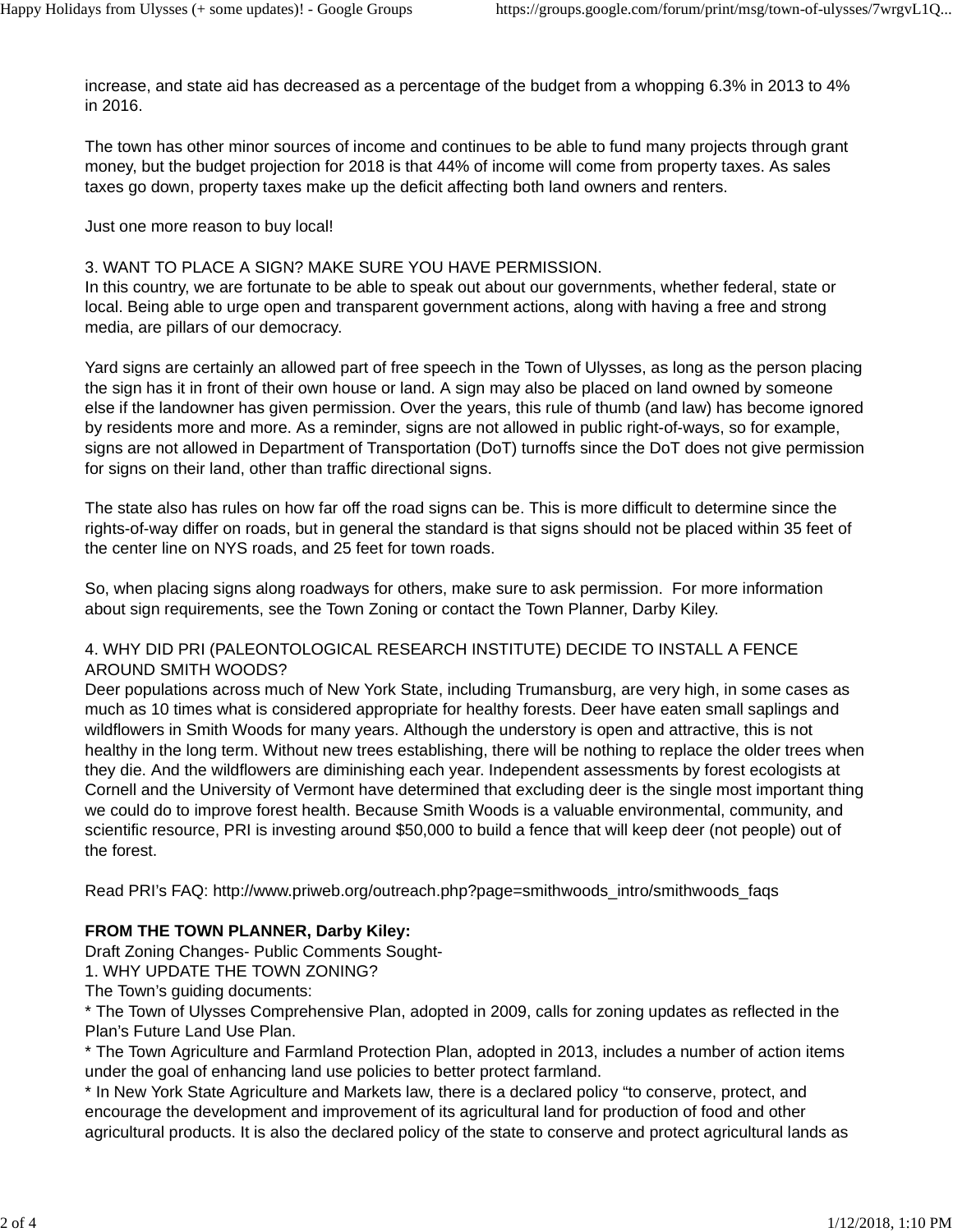valued natural and ecological resources which provide needed open spaces for clean air sheds, as well as for aesthetic purposes."

Zoning updates based on the Comprehensive Plan recommendations began in 2009 with work on the Lakeshore and Conservation Districts. Those changes were adopted in 2013. The next areas considered for revisions - what we are working on now - are referred to as the Agricultural Priority Area, Mixed-Use Hamlet Center (Jacksonville), and Office & Technology Mixed-Use (near Krums Corners).

### 2. WHAT IS THE PROCESS?

A steering committee appointed by the Town Board began meeting with consultants in November 2015. After over a year of meeting and four public information meetings, in February 2017 a draft of the agricultural area zoning was shared with the various boards and committees of the town. After reviewing comments from the boards/committees, a revised draft of the agricultural zone was released along with zoning recommendations for Jacksonville and the Office/Technology Mixed Use. These documents were presented at a public meeting on November 30, 2017. The Town is now asking for your comments on the draft documents. The comment period has been extended from January 11 to January 25.

After January 25, the steering committee will consider the comments and submit a draft to the Town Board. The Town Board will then review, make their own edits, and is likely to hold a public information meeting when a draft is finalized. A public hearing is also required.

While the Town is months away from a final version, it's best to submit your comments now so the steering committee can consider your comments for the next draft. Please be specific as possible in your comments about the documents.

The draft zoning documents are available on the Town website: http://www.ulysses.ny.us/boards/zoningupdate/2017-11-30zoningupdatedraft/

Submit comments to Darby Kiley at Kiley@ulysses.ny.us or deliver to Town Hall at 10 Elm St, Trumansburg, NY 14886.

## **HISTORIC CHURCH FOR SALE!**

The Town is the current owner of this beautiful historic church in Jacksonville. The sale price has been reduced to \$59,500.

See the sale listing here: https://www.realtor.com/realestateandhomes-detail/5020-5036-Jacksonville-Rd\_Trumansburg\_NY\_14886\_M31235-11565



View additional documents here: http://www.ulysses.ny.us/pages/current-issues/134/for-sale-historic-old-church-in-jacksonville/

Listen to a story about the church on WSKG here: http://wskgnews.org/post/ulysses-sells-historic-church-